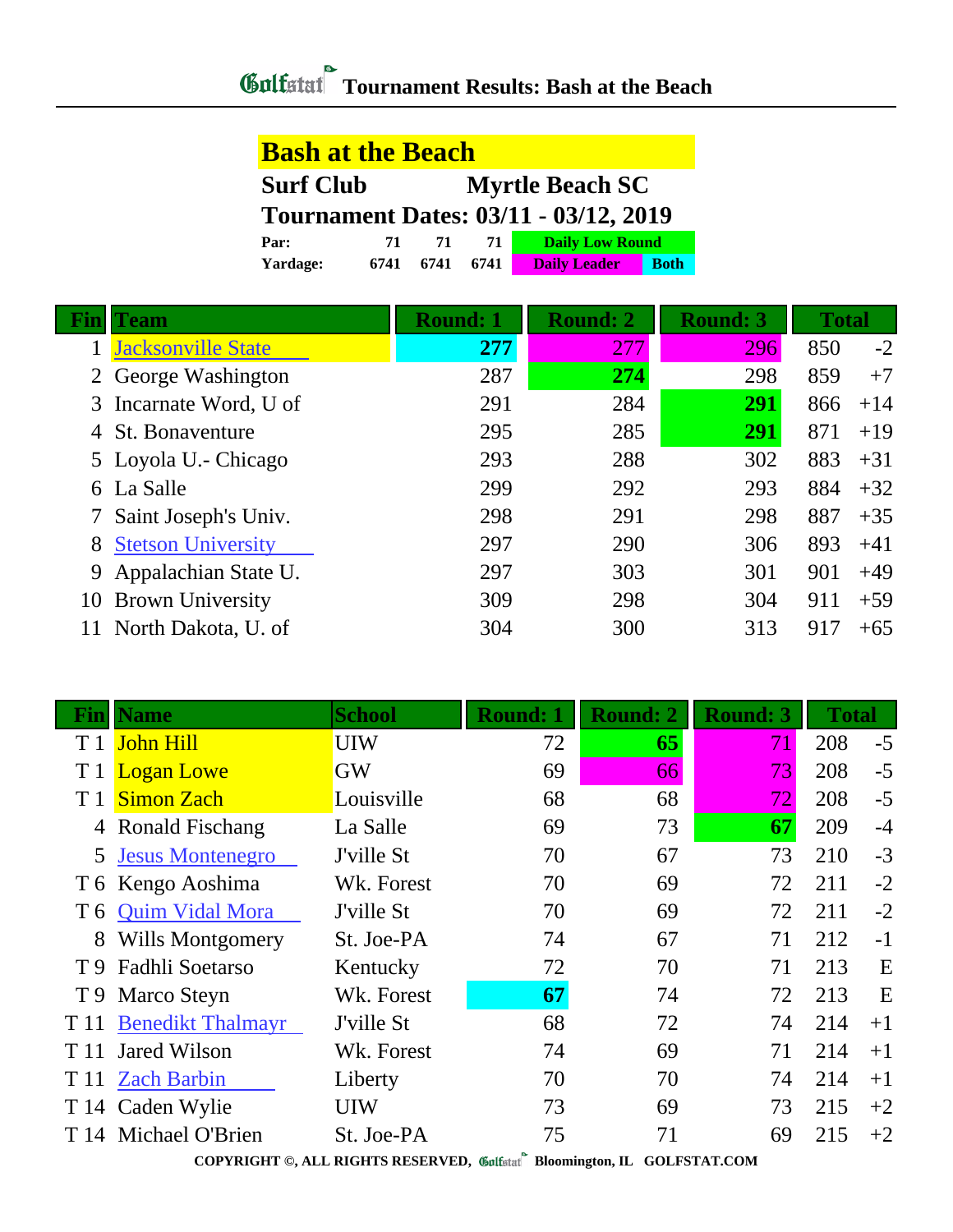| - Fin | <b>Name</b>                 | <b>School</b>    | <b>Round: 1</b> | <b>Round: 2</b> | <b>Round: 3</b> | <b>Total</b> |
|-------|-----------------------------|------------------|-----------------|-----------------|-----------------|--------------|
|       | T 16 Kyle Sterbinsky        | Wk. Forest       | 71              | 69              | 76              | 216<br>$+3$  |
|       | T 16 Logan Othmer           | <b>GW</b>        | 72              | 70              | 74              | 216<br>$+3$  |
| 18    | <b>Brent Morgan</b>         | StBonaUniv       | 71              | 72              | 74              | 217<br>$+4$  |
| T 19  | Devin Johnson               | Loyola Chi       | 67              | 73              | 78              | 218<br>$+5$  |
| T 19  | <b>Max Basler</b>           | J'ville St       | 69              | 70              | 79              | 218<br>$+5$  |
| T 19  | <b>Maximo Portais</b>       | J'ville St       | 75              | 69              | 74              | 218<br>$+5$  |
| T 19  | <b>Zach Chaddock</b>        | StBonaUniv       | 71              | 71              | 76              | 218<br>$+5$  |
| T 23  | <b>Christopher Williard</b> | <b>Stetson</b>   | 75              | 71              | 73              | 219<br>$+6$  |
| T 23  | <b>Connor Polender</b>      | Liberty          | 74              | 69              | 76              | 219<br>$+6$  |
| T 23  | Matt Abendroth              | StBonaUniv       | 72              | 72              | 75              | 219<br>$+6$  |
| T 26  | <b>Baylor Payne</b>         | <b>Stetson</b>   | 71              | 74              | 75              | $+7$<br>220  |
| T 26  | Justin LaFrance             | Loyola Chi       | 72              | 78              | 70              | 220<br>$+7$  |
| T 26  | <b>Trevor Bailey</b>        | <b>UIW</b>       | 73              | 73              | 74              | 220<br>$+7$  |
| T 29  | <b>Chance Watson</b>        | <b>App State</b> | 75              | 71              | 75              | 221<br>$+8$  |
| T 29  | <b>Cliff Thompson</b>       | <b>GW</b>        | 73              | 70              | 78              | $+8$<br>221  |
| T 31  | Adrian Castagnola           | <b>GW</b>        | 81              | 68              | 74              | 223<br>$+10$ |
| T 31  | Alex Burris                 | <b>App State</b> | 77              | 71              | 75              | 223<br>$+10$ |
| T 31  | <b>Allen Hamilton</b>       | Kentucky         | 73              | 78              | 72              | 223<br>$+10$ |
|       | T 31 Cole Solis             | <b>UIW</b>       | 73              | 77              | 73              | 223<br>$+10$ |
|       | T 31 Danny Gianniny         | StBonaUniv       | 81              | 70              | 72              | 223<br>$+10$ |
| T 31  | <b>Parker Wine</b>          | La Salle         | 78              | 70              | 75              | 223<br>$+10$ |
| T 37  | <b>Candler Rice</b>         | <b>App State</b> | 75              | 77              | 72              | $224 + 11$   |
| T 37  | <b>Carson Tewell</b>        | Stetson          | 75              | 71              | 78              | $224 + 11$   |
|       | T 37 Dragon Theam           | La Salle         | 75              | 74              | 75              | $224 + 11$   |
|       | T 37 J.T. Spina             | St. Joe-PA       | 73              | 74              | 77              | $224 + 11$   |
| T 37  | Juan Pab Francavillo        | J'ville St       | 76              | 71              | 77              | $224 + 11$   |
|       | T 37 Nick Tenuta            | Louisville       | 79              | 70              | 75              | $224 + 11$   |
|       | T 37 Sasha Lobel            | <b>Brown</b>     | 79              | 71              | 74              | $224 + 11$   |
|       | T 44 Charlie Kennerly       | Wk. Forest       | 78              | 74              | 73              | $225 + 12$   |
|       | T 44 Luis Preciado          | <b>GW</b>        | 73              | 75              | 77              | $225 + 12$   |
|       | T 44 Orion Yamat            | Loyola Chi       | 77              | 71              | 77              | $225 + 12$   |
|       | T 47 Chuck Isgar            | <b>Brown</b>     | 76              | 72              | 78              | $226 + 13$   |
|       | T 47 Jackson Ward           | N. Dakota        | 74              | 77              | 75              | $226 + 13$   |
|       | T 47 Nate Vance             | Loyola Chi       | 77              | 72              | 77              | $226 + 13$   |
|       | 50 Chase Rios               | <b>UIW</b>       | 74              | 78              | 75              | $227 + 14$   |

## **Tournament Results: Bash at the Beach**

**COPYRIGHT ©, ALL RIGHTS RESERVED, Bloomington, IL GOLFSTAT.COM**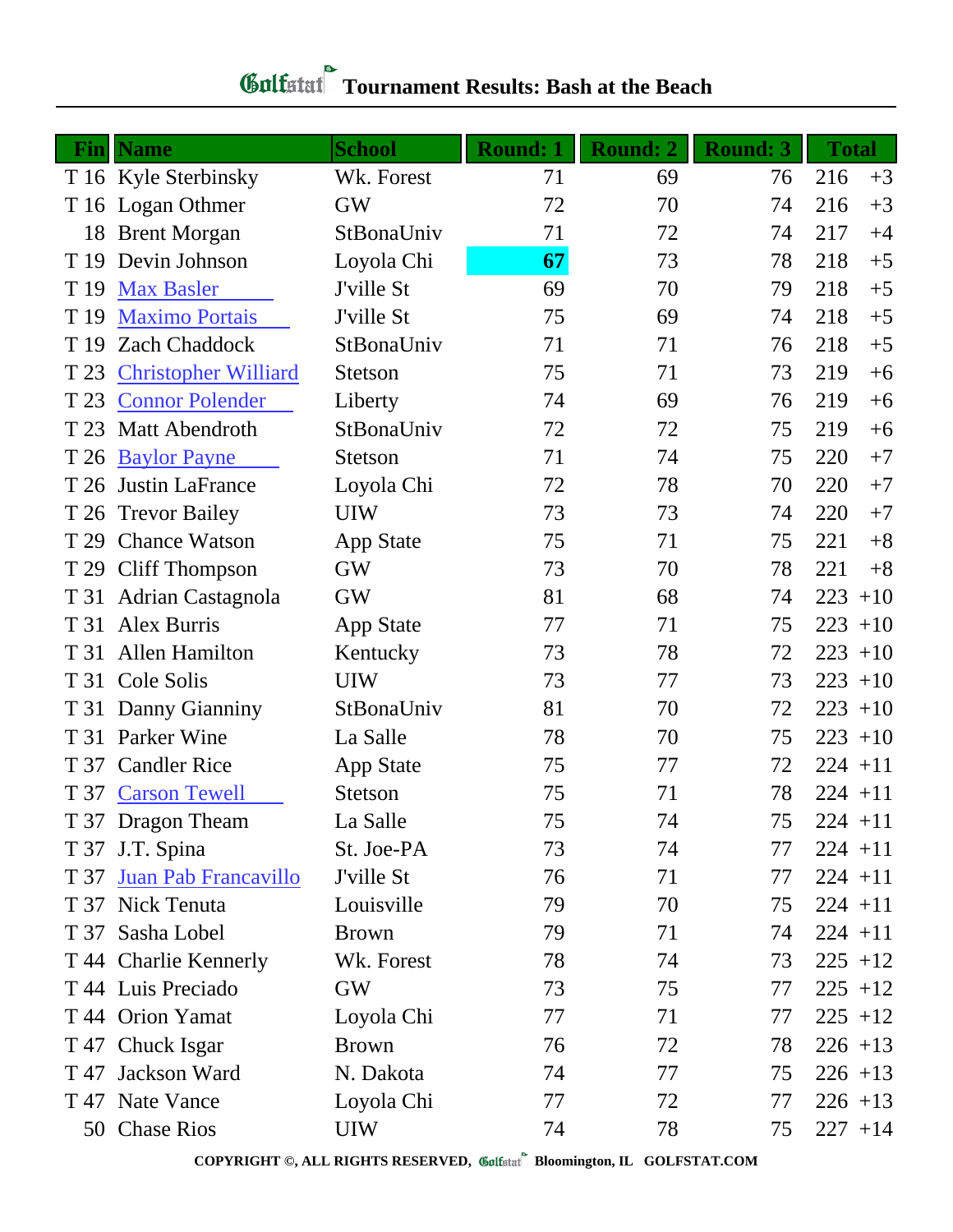|                 | <b>Fin</b> Name         | <b>School</b>    | <b>Round: 1</b> | <b>Round: 2</b> | <b>Round: 3</b> | <b>Total</b> |
|-----------------|-------------------------|------------------|-----------------|-----------------|-----------------|--------------|
|                 | 51 Jack Brea            | <b>App State</b> | 76              | 75              | 77              | $228 + 15$   |
| 52              | Jeremy Kirk             | N. Dakota        | 77              | 74              | 78              | $229 + 16$   |
| T 53            | Cole Kemmerer           | <b>Brown</b>     | 81              | 75              | 74              | $230 + 17$   |
| T 53            | Nick Welden             | Loyola Chi       | 77              | 75              | 78              | $230 + 17$   |
| T 53            | Noah Schneider          | App State        | 77              | 77              | 76              | $230 + 17$   |
| T 53            | <b>Ryan Riihinen</b>    | N. Dakota        | 75              | 74              | 81              | $230 + 17$   |
| T 53            | <b>Tyler Anderson</b>   | Loyola Chi       | 79              | 72              | 79              | $230 + 17$   |
| T 53            | <b>Zach Hoskins</b>     | Loyola Chi       | 77              | 74              | 79              | $230 + 17$   |
| T 59            | David Kim               | La Salle         | 79              | 75              | 77              | $231 + 18$   |
| T 59            | <b>Matt Werner</b>      | La Salle         | 77              | 78              | 76              | $231 + 18$   |
|                 | T 59 Nolan Ditcher      | StBonaUniv       | 78              | 76              | 77              | $231 + 18$   |
|                 | T 59 Ryan Magee         | Loyola Chi       | 72              | 81              | 78              | $231 + 18$   |
| 63              | Kenneth Li              | <b>Brown</b>     | 73              | 81              | 78              | $232 + 19$   |
| T 64            | Jordan Smith            | N. Dakota        | 78              | 75              | 80              | $233 + 20$   |
|                 | T 64 Michael Sumner     | <b>Stetson</b>   | 76              | 77              | 80              | $233 + 20$   |
| T 66            | <b>Benjamin Resnick</b> | <b>Stetson</b>   | 78              | 74              | 82              | $234 + 21$   |
| T 66            | <b>Philip Miller</b>    | Liberty          | 77              | 70              | 87              | $234 + 21$   |
| T <sub>68</sub> | <b>Jack Geise</b>       | StBonaUniv       | 78              | 78              | 79              | $235 +22$    |
|                 | T 68 Nicholas Gunnell   | <b>App State</b> | 78              | 80              | 77              | $235 +22$    |
| T 68            | <b>Stephen Brown</b>    | <b>GW</b>        | 78              | 78              | 79              | $235 +22$    |
| T 71            | Erik Stauderman         | StBonaUniv       | 84              | 83              | 70              | $237 + 24$   |
| T 71            | Julian Cepeda           | <b>App State</b> | 71              | 83              | 83              | $237 + 24$   |
| T 73            | <b>Patrick Traynor</b>  | N. Dakota        | 79              | 80              | 80              | $239 + 26$   |
|                 | T 73 Richard Riva       | St. Joe-PA       | 79              | 79              | 81              | $239 + 26$   |
| T 73            | <b>Ross Pilliod</b>     | St. Joe-PA       | 76              | 80              | 83              | $239 + 26$   |
|                 | 76 George Taylor        | <b>UIW</b>       | 82              | 84              | 76              | $242 + 29$   |
| 77              | Zaffar Sikkander        | La Salle         | 81              | 79              | 85              | $245 + 32$   |
|                 | 78 Andy Zhou            | <b>Brown</b>     | 84              | 80              | 86              | $250 + 37$   |
| 79              | Ben Olson               | Loyola Chi       | 88              | 83              | 88              | $259 + 46$   |

## **Tournament Results: Bash at the Beach**

|                         | Round: 1 Round: 2 Round: 3 Total |                             |              |               |
|-------------------------|----------------------------------|-----------------------------|--------------|---------------|
| <b>TEAM STATISTICS:</b> |                                  |                             |              |               |
| <b>Average Score:</b>   |                                  | 295.18 289.27 299.36 294.61 |              |               |
| Rounds Below Par:       |                                  | $\overline{\mathcal{L}}$    | $\mathbf{U}$ | $\mathcal{L}$ |

**COPYRIGHT ©, ALL RIGHTS RESERVED, Bloomington, IL GOLFSTAT.COM**